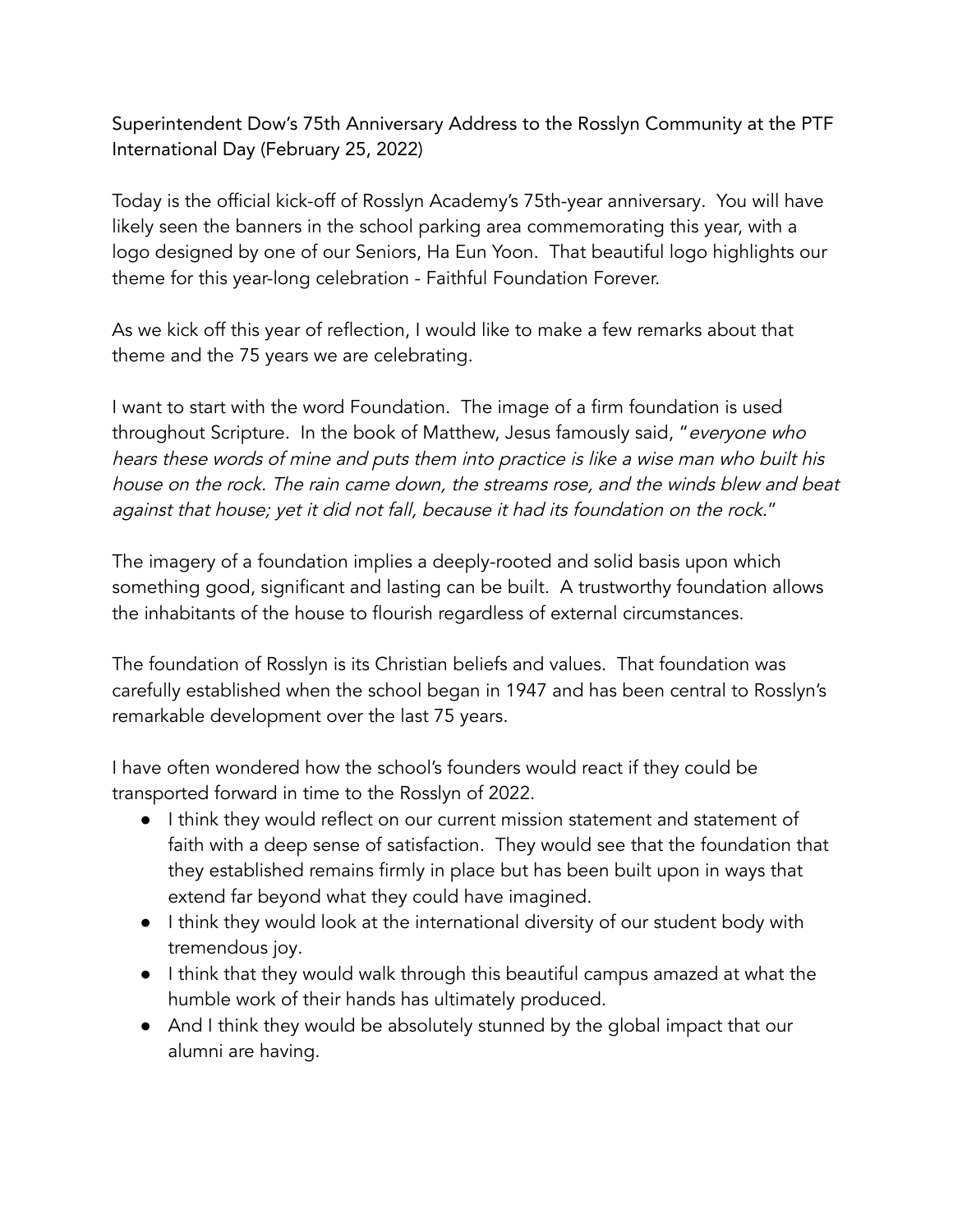But I think that the main reason for their joy would be the consistency that they would find between the school's original aims and its current reality. That consistency is highlighted in the first word of our 75-year theme - Faithful. The word faithful was chosen carefully. It implies integrity of purpose and mission, consistency between what is said and what is done, and an ongoing commitment to the beliefs and values of our founders. No human organization can fully live up to its ideals but the fact that our mission, beliefs, and values remain essentially unchanged after 75 years speaks to the integrity of those who have come before us.

The third word that makes up our theme is "Forever". Faithful Foundation Forever. In a recent talk to our staff, I put a question mark after the word Forever. I did this for a couple of reasons. First, we can do our part, but the reality is that none of us are able to control the future. Second, and this was the point I was really trying to make, an organization's mission is only as solid as the current generation's commitment to that mission.

We often say that there are no 2nd generation Christians. Faith is a personal decision. It is not a commitment that can be made by our parents or grandparents. And it is not a commitment we can make on behalf of our children. It must be chosen and renewed by each generation.

In Joshua 24, the nation of Israel is at a crossroads in its history, and Joshua puts a challenge to the next generation. He famously said, "But if serving the Lord seems undesirable to you, then choose for yourselves this day whom you will serve… But as for me and my household, we will serve the Lord."

In the same way, Rosslyn's faithful foundation, which was so carefully built, and that has produced such incredible fruit over the last 75 years, needs to be reaffirmed and recommitted to in each generation. This year-long celebration is both a chance to reflect on God's goodness over our first 75 years and an opportunity for us as a community to reaffirm the school's educational mission.

And as we recommit ourselves to that mission, I believe that the next 75 years will be even better than the first. In truth, I believe we are only starting to see the long-term impact that Rosslyn Academy is going to have on our world.

This year is about looking back with gratitude, but it is also an opportunity for us to look forward to what God has in store for Rosslyn's future. As we look ahead it is my